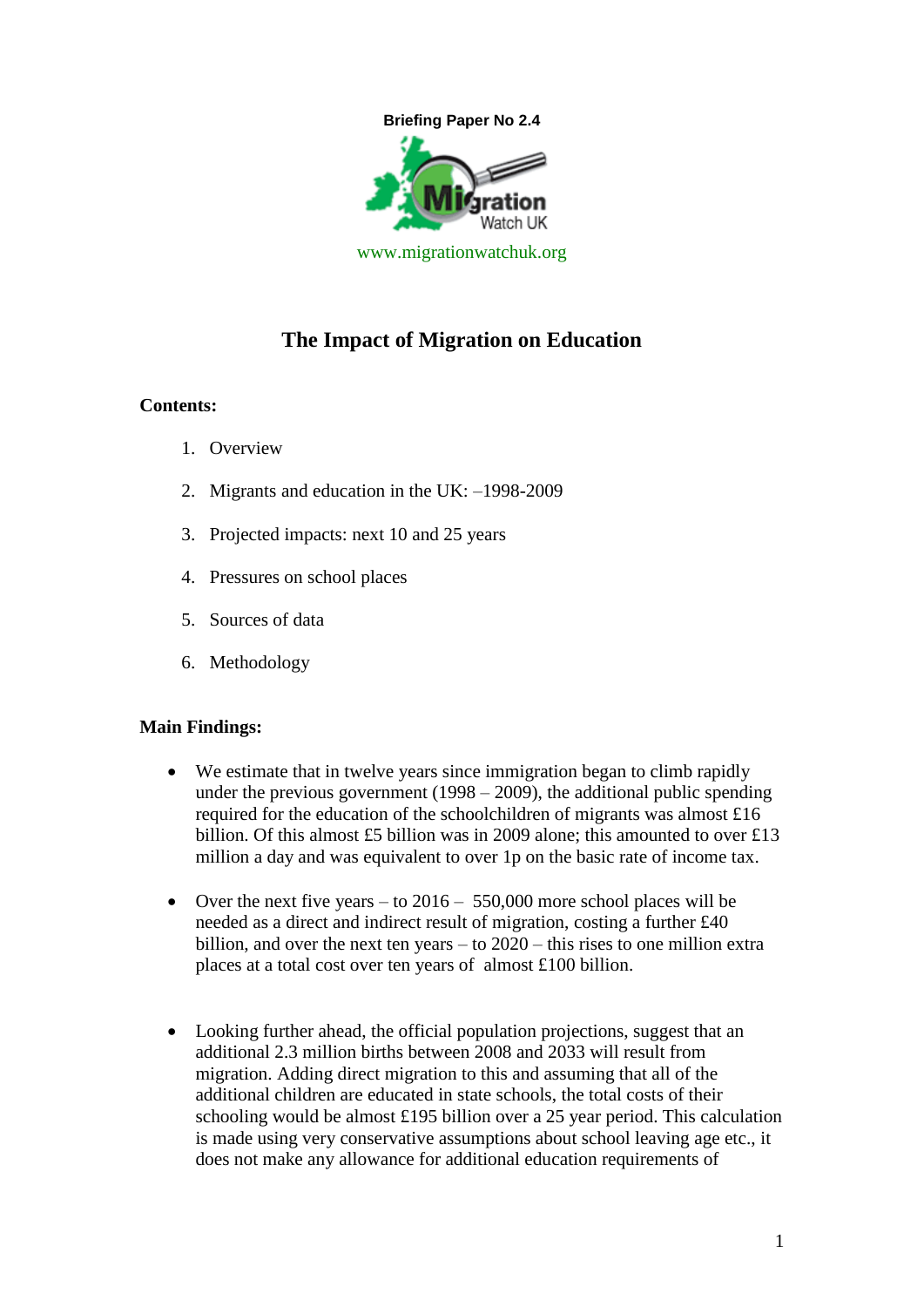migrants (eg: help with languages etc.) so the eventual cost could be much higher than this.

 By 2033 children born earlier in the period will have left school so the number of additional school places required will be about 1.3 million. This would be equivalent to almost 3,800 new schools staffed by around 75,000 additional teachers.

# **1. Overview**

Education is one of the most important public services provided by government, representing a major spending commitment, in 2009-10 costing in the UK – England, Wales, Scotland and Northern Ireland - over £88 billion in total, of which threequarters is specifically for pre-primary, primary and secondary education. Full time education in England is compulsory for all children between the ages of 5 and 16. Approximately 93 per cent of children are educated in local education authority -run schools financed by national taxation. The remaining 7 per cent are educated in private fee-paying schools or at home.

## **2. Migrants and Education in the UK: 1994 - 2008**

The impact that migrants have on the demand for education is determined by two variables:

- Numbers of net migrants of school age entering the UK, and
- Numbers of live births to migrant parents who were born outside the UK

Data for the first of these – the 'direct' impact of immigration - is available from the ONS "Long Term International Migration" (LTIM) database. Data for the second is available from ONS birth data. Children born in the UK to parents both of whom were born abroad are counted as an indirect consequence of migration. Where only the mother was born outside the UK, the number of children born in the UK is split, with only half counted as the indirect consequence of migration. In a study in 2002 the Home Office counted all children with one UK born and one foreign born parent as dependants of a UK resident, thereby refusing to include them in the number of "indirect" migrant children. This assumption has been challenged, as mentioned in the report by the Economic Affairs Committee of the House of Lords.<sup>1</sup> Migrationwatch argued previously that the costs to public services of children with one migrant parent should be split equally between the immigrant and the UK-born population, and this is the convention used in this paper.

The 'direct' impact of migration on school age children is very small compared to the "indirect" impact. This is because most migrants are of working age. ONS data on school age migrants only provides the total aged 16 or under, so not all of these will require the 11 years of education mandated by law – we make the "guestimated" assumption that only half will in any one year.

For children born in the UK of migrants, we assume that all will require to be educated between the ages of 5 and 16, and all in the state sector. From the data on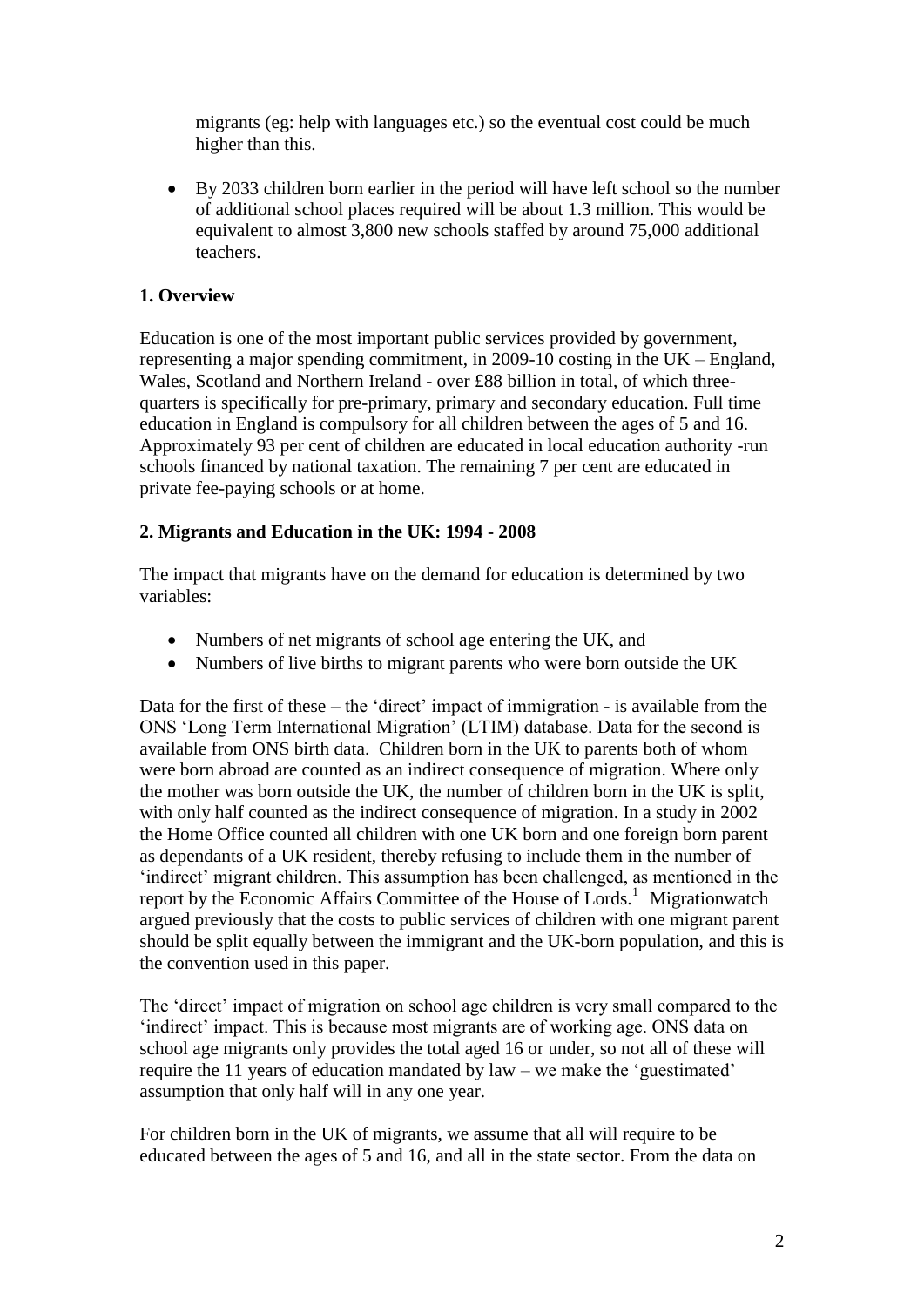births a cumulative total of pupils can be calculated. Added to the data for migrant children, this yields the number of additional pupils in the state education sector who are present because of net migration. Using government data on the costs per pupil, the additional costs, both "direct" and "indirect", of net migration on the education system over the period 1998– 2008 can be calculated.

This estimate is subject to a number of caveats:

- It disregards all impacts arising from migration before 1998, although these are of course not insignificant
- It does not make allowance for the significant additional costs of educating children of migrants – for example, the Government's 'Ethnic Minority Achievement Grant", intended to provide additional finance for areas with special educational needs as a result of migration (eg: extra help with languages etc): in 2010-11, £206.6 million was allocated for this programme.

 It makes no allowance for the death of UK born children to migrant parents. Table 1 gives data on total births in England and Wales broken down by country of birth of the mother, and net international migration of school age people over the period 1998 – 2008. To summarize the data in the table, between 1998 and 2009:

- Total births increased by 11.1 %
- Births to women born in the UK fell by 3.2 %
- Births to women and fathers born outside the UK more than doubled, increasing by 134.2 %
- In 1994, 14 % of all births were to women born abroad, and by 2009 the proportion had almost doubled to 25 %

| Table 1: BIRTHS TO UK, NON-UK BORN WOMEN, NON-UK BORN WOMEN |
|-------------------------------------------------------------|
| AND FATHERS: 1998 - 2009. IMMIGRATION (NET) OF SCHOOL AGE   |
| <b>CHILDREN</b>                                             |

| Year | <b>Total Births</b> | $\cdot$ To UK- | $\ldots$ To Non- | $-$ of         | <b>Net</b>   |
|------|---------------------|----------------|------------------|----------------|--------------|
|      |                     | Born           | UK Born          | which: $-$     | Migration of |
|      |                     | women          | women            | To Non-        | children     |
|      |                     |                |                  | <b>UK Born</b> | under 16     |
|      |                     |                |                  | Women          |              |
|      |                     |                |                  | and            |              |
|      |                     |                |                  | Fathers        |              |
| 1998 | 635901              | 549419         | 86456            | 52063          | 13000        |
| 1999 | 621872              | 532944         | 89000            | 53781          | 15000        |
| 2000 | 604441              | 510753         | 93588            | 57112          | 9000         |
| 2001 | 594634              | 496519         | 97895            | 60157          | 21000        |
| 2002 | 596122              | 490608         | 105381           | 65284          | 12000        |
| 2003 | 621469              | 505876         | 115360           | 72470          | 6000         |
| 2004 | 639721              | 514975         | 124563           | 80171          | 9000         |
| 2005 | 645835              | 511501         | 134189           | 88012          | $-2000$      |
| 2006 | 669601              | 522958         | 146956           | 98039          | 17000        |
| 2007 | 690013              | 529930         | 160340           | 109616         | 5000         |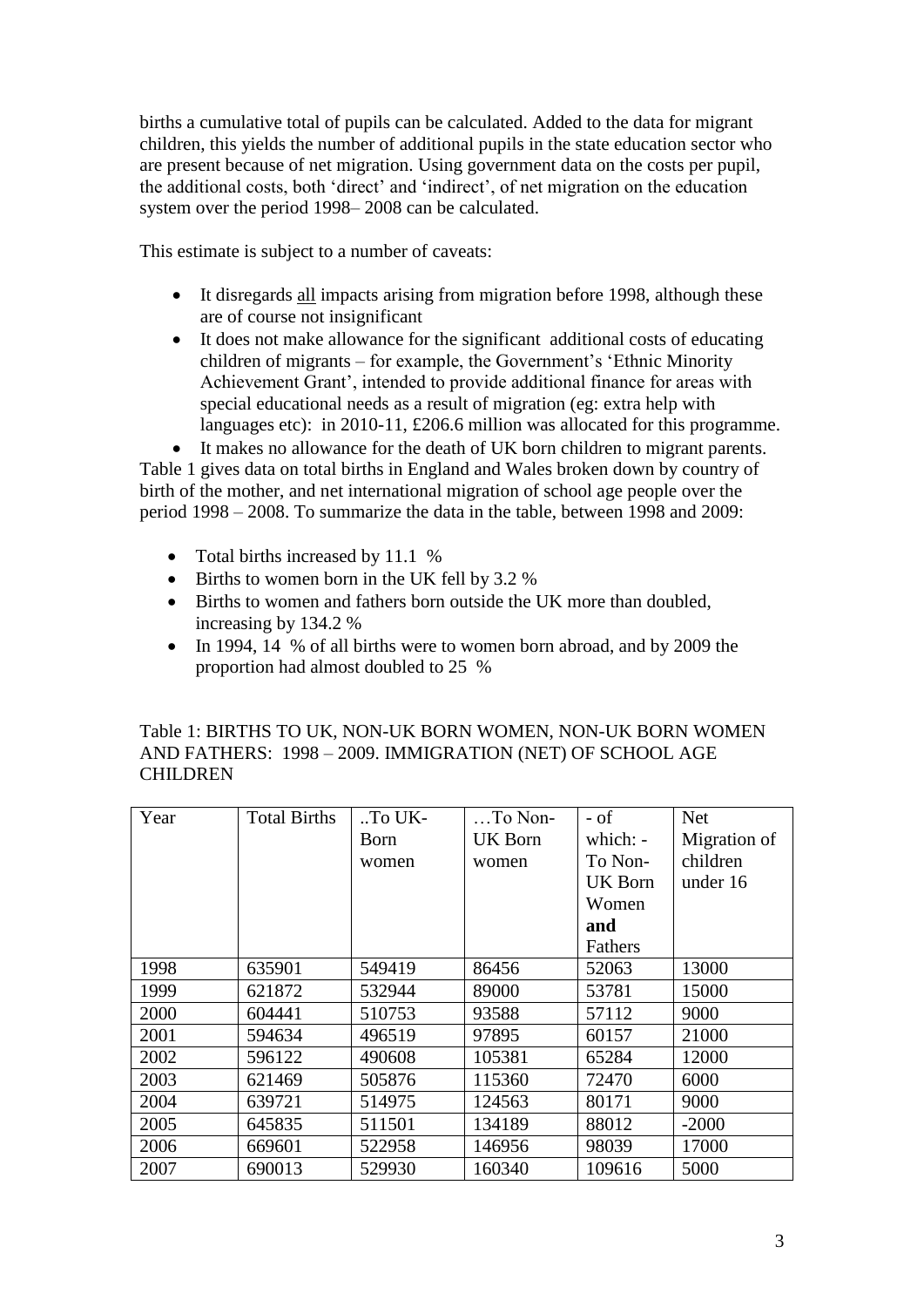| 2008 | 708711 | 537912<br><u>JJI</u> | 70834 | 118168 | 8000 |
|------|--------|----------------------|-------|--------|------|
| 2009 | 706248 | 532074<br>JJZVIT     | 74174 | 121851 | N/A  |

Table 2 translates the data in the previous table into actual pupil numbers and school places required, arising either directly or indirectly from immigration. Starting in 1998– and ignoring any migration impacts occurring in previous years – the total *cumulative* addition to school pupil numbers by 2009 is around 630,000 – in that year costing almost five billion pounds (£5 billion) in terms of additional public spending on education. This underestimates the actual cost because it excludes additional public spending costs occurring as a result of the special educational requirements of some communities.

Table 2 : ADDITIONS TO SCHOOL POPULATION ARISING FROM NET INTERNATIONAL MIGRATION –1998– 2008

| Year          | Indirect      | Indirect      | Direct        | Total  | Cost per    | Total     |
|---------------|---------------|---------------|---------------|--------|-------------|-----------|
|               | $Im$ pact $-$ | $Im$ pact $-$ | $Im$ pact $-$ |        | pupil $(f)$ | Cost $(f$ |
|               | cumulative    | cumulative    | estimated     |        |             | mn)       |
|               | numbers of    | numbers       | numbers of    |        |             |           |
|               | school pupils | of school     | school age    |        |             |           |
|               | born to       | pupils        | pupils who    |        |             |           |
|               | mothers and   | born to       | have          |        |             |           |
|               | fathers both  | mothers       | migrated to   |        |             |           |
|               | themselves    | only not      | the UK        |        |             |           |
|               | born outside  | born in the   | since 1998    |        |             |           |
|               | the UK since  | $UK (*)$      |               |        |             |           |
|               | 1998          |               |               |        |             |           |
|               |               |               |               |        |             |           |
|               |               |               |               |        |             |           |
| 2003          | 52063         | 17197         | 38000         | 107260 | 3893        | 418       |
| 2004          | 105844        | 34806         | 42500         | 183150 | 5131        | 940       |
| 2005          | 162956        | 53044         | 41500         | 257500 | 5529        | 1424      |
| 2006          | 223113        | 71913         | 50000         | 345026 | 5868        | 2025      |
| 2007          | 288397        | 91962         | 52500         | 432859 | 6287        | 2721      |
| 2008          | 360867        | 113407        | 55750         | 530024 | 6655        | 3527      |
| 2009          | 441038        | 135603        | 52500         | 629141 | 7260        | 4567      |
| <b>TOTALS</b> | 441038        | 135603        | 52500         | 629141 |             | 15622     |

\* absolute numbers are split 50:50 on the assumption that only half of such children should be counted as being a consequence of migration.

## **3. Projected impacts: next ten and twenty five years**

It is of interest to understand what the likely impact of immigration might be on future pupil numbers, school places and educational costs.

Over the next 10 years – to 2020 – one million more school places will be needed because of migration – overwhelmingly because of births in the UK to parents born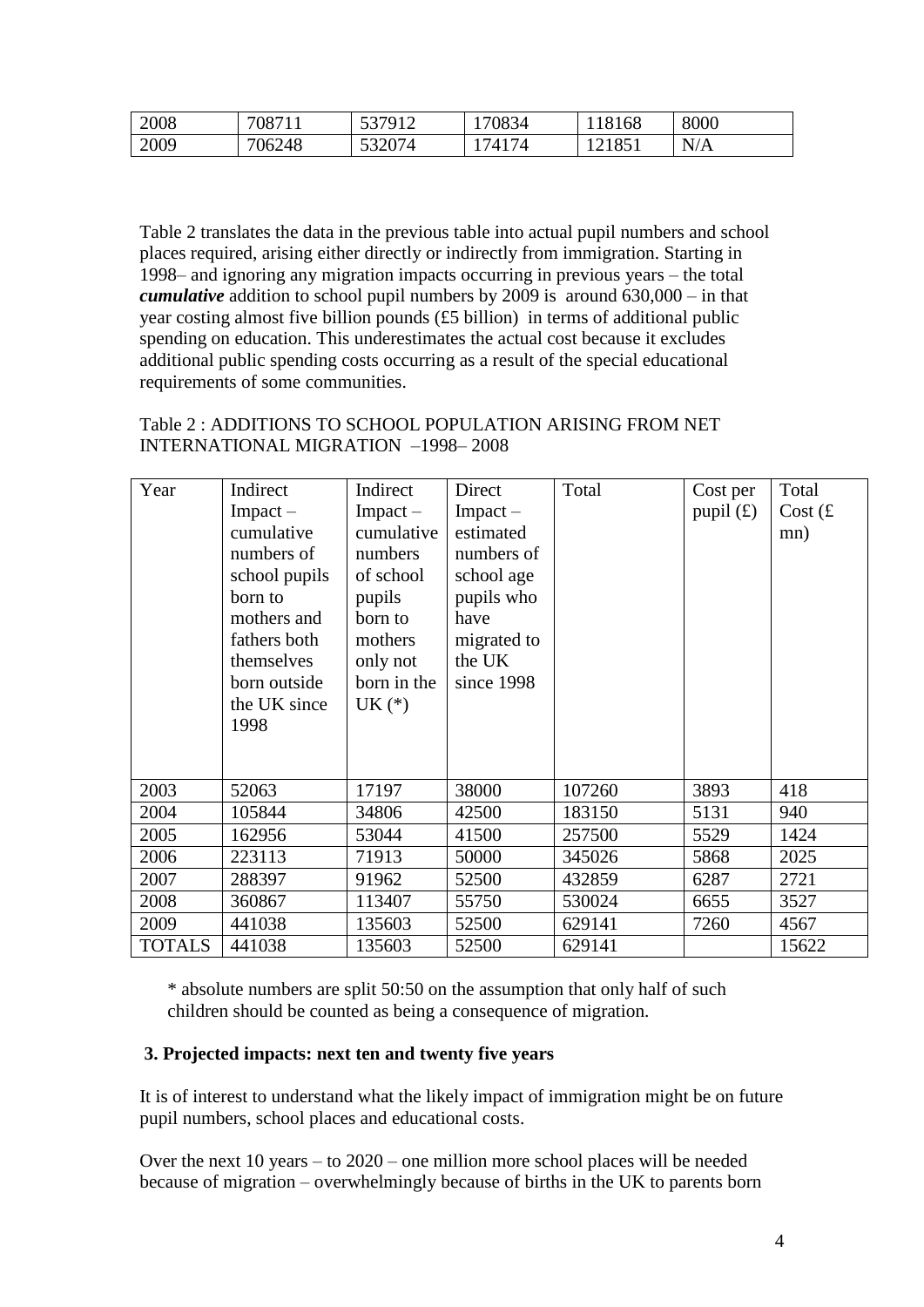abroad. Based on costs per pupil in 2009, the cost of these additional school places would be almost £100 billion over the ten year period. (Section 6 of this paper below explains the methodology for this calculation).

|      | School      | School     | School       | <b>TOTAL</b> | <b>COST</b> |
|------|-------------|------------|--------------|--------------|-------------|
|      | places      | places     | places       |              | £ million   |
|      | needed for  | needed for | needed for   |              |             |
|      | children    | children   | direct       |              |             |
|      | where both  | where only | migration of |              |             |
|      | parents are | the mother | school age   |              |             |
|      | born abroad | is born    | children     |              |             |
|      |             | abroad     |              |              |             |
| 2010 | 529050      | 158691     | 48250        | 735991       | 5343        |
| 2011 | 627089      | 183150     | 47000        | 857239       | 6224        |
| 2012 | 736705      | 208512     | 39750        | 984967       | 7151        |
| 2013 | 854873      | 234845     | 37000        | 1126718      | 8180        |
| 2014 | 924661      | 243810     | 37250        | 1205721      | 8754        |
| 2015 | 1000579     | 253320     | 36000        | 1289899      | 9365        |
| 2016 | 1081014     | 263160     | 40250        | 1384424      | 10051       |
| 2017 | 1166253     | 273327     | 35000        | 1474580      | 10705       |
| 2018 | 1254212     | 283273     | 35750        | 1573235      | 11422       |
| 2019 | 1342833     | 292781     | 35750        | 1671365      | 12134       |
| 2020 | 1431602     | 302497     | 35750        | 1769849      | 12849       |

Table 3: PROJECTED SCHOOL PLACE REQUIREMENTS AND COSTS: 2010 – 2020

In the longer term, the "principal projection" by ONS of UK population over the period 2008 – 2033, projects a total of births of 19.8 million, of which 2.3 million are projected to occur, directly or indirectly, because of net migration. It also projects a net inflow of around 4.6 million migrants, of whom around 4 % - 6,500 a year, or 162,500 over the 25 years of the projection - are assumed to be children under 15. Not all of these migrants, who will be of different ages, will require education for the full mandatory 11 years, so it is assumed for the purposes of this exercise that half will (the same assumption as made above). Adding half of 162,500 to 2.343 million and assuming that pupils stay at school for no longer than the mandatory 11 years, the number of additional 'pupil-years' is  $11 \times (2.343+0.1625/2)$  or  $26.68$  million. Assuming that the cost of educating each pupil remains the same in real terms as in 2009- 10, the total cost of educating these children would be almost £195 billion over 25 years, or almost £8 billion a year. It is important to understand that this is an *additional* cost to the previously mentioned annual cost of £5 billion for 2009 because it is a count of the *additional* costs caused by migration in 2008 and then for the next 25 years. Also, the assumptions that underlie this calculation are very cautious and conservative – for example, it is assumed throughout the 25 year period that the school leaving age is not raised (it almost certainly will - the previous Government proposed before leaving office to raise the school leaving age to 18 by 2013) And that pupils stay at school for the minimum period mandated by law.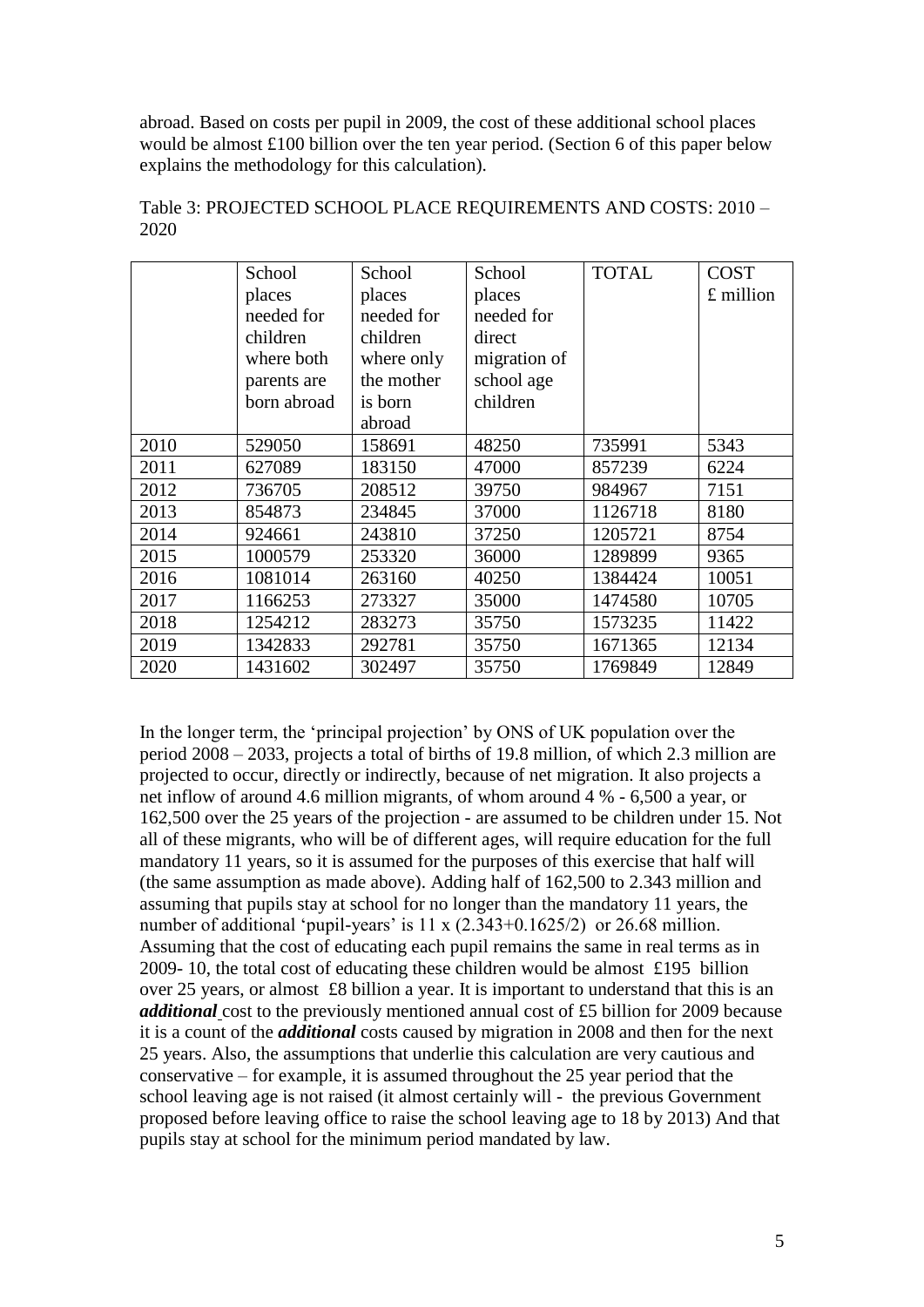The need for additional school place requirements is not the same as the increases in pupil numbers: it depends on the time-scale over which pupil numbers increase, the length of the statutory requirement for schooling, and the length of the projection period. School place requirements over a 25 year period would be less than the additional pupil numbers projected if it is assumed – as we do in this calculation – that the mandatory period of education will continue to be 11 years as now. Also, over a 25 year projection of births, since children are assumed to start education at age 5, the additional school places required as a result of births is calculated for a 20 year period because in the first five years of the projection period there will clearly be no requirement for any additional children born to be educated.

Taking all these considerations into account, we have calculated that the total additional number of school places needed to 2033 will be 1.3 million. If all these new places were to be provided by building new schools, this would necessitate up to an additional 3,800 schools (both primary and secondary). Around 75,000 additional teachers would be needed.



## **4. Current pressures on school places**

Total pupil numbers in schools in the UK fell by some 4 per cent in the ten years to 2009, reflecting the falling trend in overall births between 1998 and 2002. However, there is a growing body of evidence indicating the impact that migration, and an increased birth rate arising as an indirect consequence of this, are having on school places in certain areas of the UK. The data at local education authority level is sometimes anecdotal but it does suggest that in areas that have experienced high levels of net migration, pressure on school places is high and increasing. A recent article in the Daily Telegraph noted that pressures on school places in some areas of England were acute and likely to increase in future, due to increased births and migration. Virtually all of those education authorities specifically mentioned in the Telegraph"s article have experienced high rates of immigration in recent years. The average NIM<sup>2</sup> rate of the authorities in the table below is 6 per cent – over three times the average for England & Wales as a whole (2 per cent):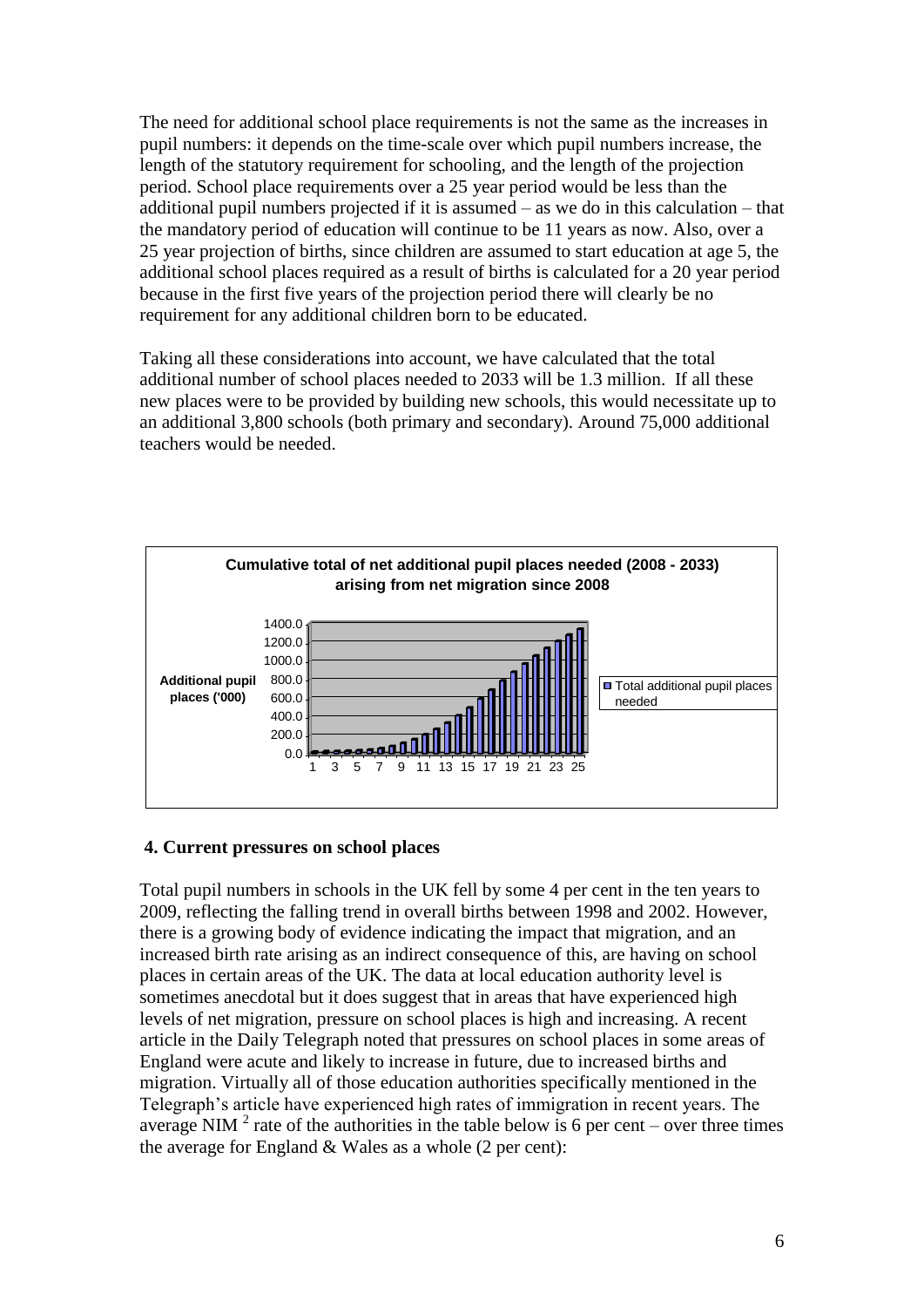| <b>LEA</b>         | $\overline{\text{NIM}^2}$ (Net |
|--------------------|--------------------------------|
|                    | International                  |
|                    | <b>Migration</b> ) Rate        |
|                    | 2009 (%)                       |
| Barking & Dagenham | 4.6                            |
| <b>Bristol</b>     | 7.4                            |
| Coventry           | 4.4                            |
| Leicester          | 8.5                            |
| Lewisham           | 4.7                            |
| Manchester         | 8.6                            |
| Nottingham         | 9.5                            |
| Plymouth           | 2.4                            |
| Slough             | 7.6                            |
| Wokingham          | 2.5                            |

Table 3: Education Authorities reported as experiencing pressures on school places

[http://www.telegraph.co.uk/education/educationnews/8023243/Warning-over](http://www.telegraph.co.uk/education/educationnews/8023243/Warning-over-primary-school-admissions-crisis.html)[primary-school-admissions-crisis.html](http://www.telegraph.co.uk/education/educationnews/8023243/Warning-over-primary-school-admissions-crisis.html)

Below is further evidence from Birmingham, London and Peterborough:

• Peterborough – NIM<sup>2</sup> rate of 6.3 % (with a net inflow of over 10,000 migrants over the same period) – The "Daily Telegraph" reported that in Peterborough "every class in every year group is already full and it (the City Council) has "struggled to find places for all 2438 pupils due to start reception classes next month"…."the population has risen from 165,000 to 185,000 in six years due mainly to immigrants looking for work….Immigrant communities account for 64 per cent of Peterborough's population growth' [14/08/2010]

[http://www.telegraph.co.uk/news/6291936/Mobile-classrooms-for-four-year](http://www.telegraph.co.uk/news/6291936/Mobile-classrooms-for-four-year-olds-as-new-baby-boom-fill-school-places.html)[olds-as-new-baby-boom-fill-school-places.html](http://www.telegraph.co.uk/news/6291936/Mobile-classrooms-for-four-year-olds-as-new-baby-boom-fill-school-places.html)

• London – NIM rate of 5.2% A report has been published by London Councils which argues:

" Councils in London are facing extraordinary demand for reception places in local primary schools. Very few boroughs have surplus school places and some have little or no capacity to offer reception places to new primary pupils. This additional demand, which affects three quarters of Boroughs in the capital, is expected to continue for the foreseeable future.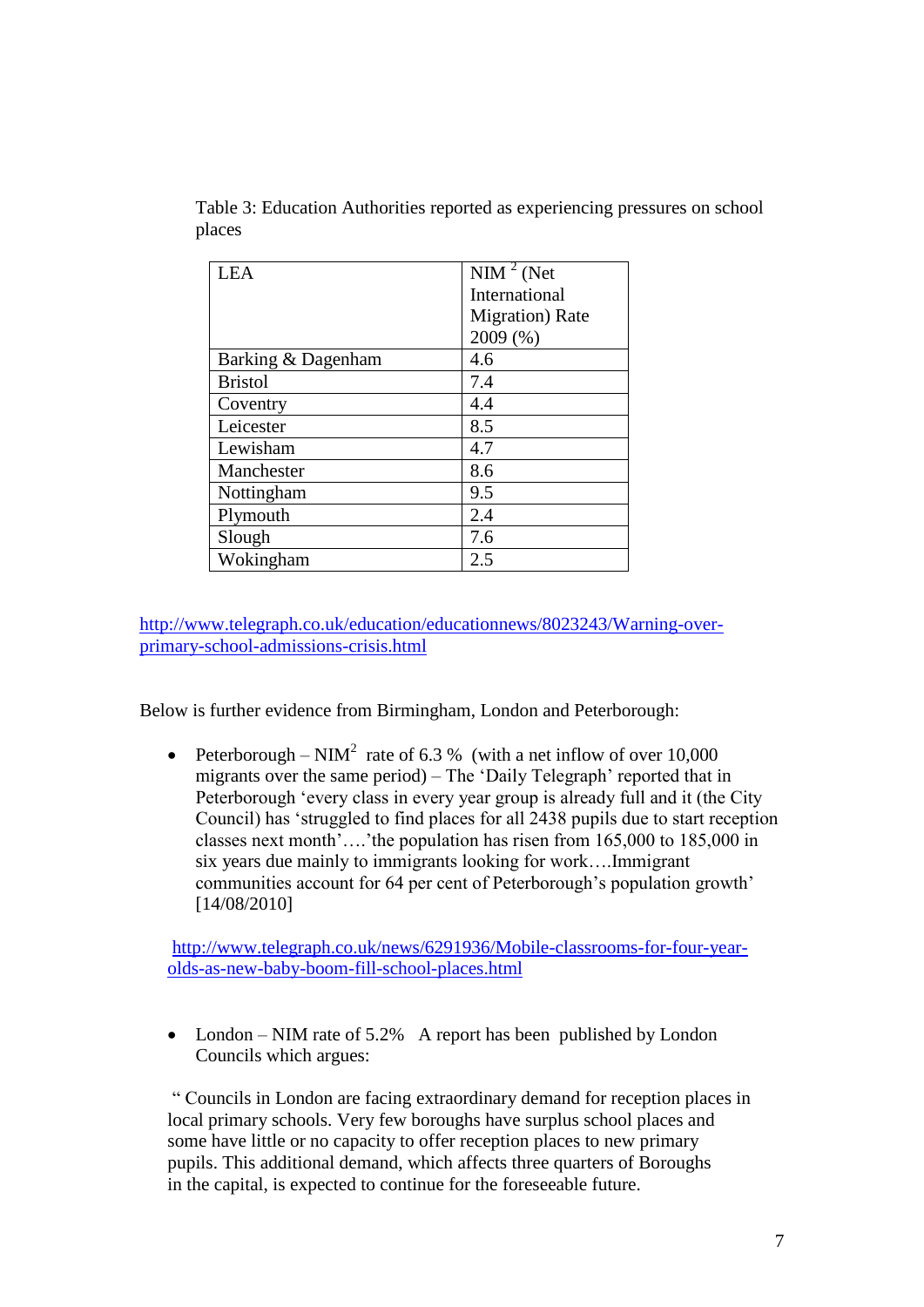London"s primary schools need to be expanded and new schools need to be built to ensure that there are sufficient places for five year-olds. However, the level of government funding available to build additional classrooms and schools to match the unprecedented demand for places in London is simply inadequate

. "For this financial year ending in March 2010, just over 2,250 children in London will be without a reception place and councils are being forced to consider a range of temporary measures to ensure education provision is made for these children. The shortfall in reception places is expected to increase to over 5,000 children up to the end of the current spending review period in March 2011. Based on current Borough projections, London faces reception place shortfalls of more than 18,300 in total by 2014".

It was noted that the rising birth rate in London had contributed to the huge increase in numbers of school age children, especially compared to rates in other parts of the country. Since 2001/02 the birth rate in London has grown by an extraordinary 20.5 per cent - the fastest rate of growth of any English region. This is significantly higher than the national growth rate over the same period of 16.8 per cent.

Increasing birth rates have an even greater impact at local level. Between 2001 and 2007, Barking & Dagenham experienced a birth rate increase of 40 per cent, Greenwich 36 per cent, Hounslow 29 per cent and Sutton 28 per cent.

[http://www.londoncouncils.gov.uk/localgovernmentfinance/publications/dothemat](http://www.londoncouncils.gov.uk/localgovernmentfinance/publications/dothemaths.htm) [hs.htm](http://www.londoncouncils.gov.uk/localgovernmentfinance/publications/dothemaths.htm)

Birmingham – NIM rate of 3.9%, 39,900 net migrants  $2003 - 2009$  – 'the growing birth rate meant Birmingham would have a shortfall of 3000 reception places between now and 2020…..due to high birth rate…….."Biggest baby boom in Birmingham since the 1960s. The report estimates that one inner city area of Birmingham will see 1999 birth rates jump by 48 per cent by 2018. The report entitled "shortage of Primary School Places' added: "there was a 14 % fall in the birth rate between 1991 and 2001. Between 2001 and 2008 there has been a dramatic increase of 21.5%

[http://www.birminghammail.net/news/birmingham-news/2010/02/22/baby-boom](http://www.birminghammail.net/news/birmingham-news/2010/02/22/baby-boom-primary-school-places-crisis-grips-birmingham-97319-25884310/)[primary-school-places-crisis-grips-birmingham-97319-25884310/](http://www.birminghammail.net/news/birmingham-news/2010/02/22/baby-boom-primary-school-places-crisis-grips-birmingham-97319-25884310/)

#### See also:

[http://www.publicfinance.co.uk/news/2009/04/soaring-birth-rate-puts-pressure-on](http://www.publicfinance.co.uk/news/2009/04/soaring-birth-rate-puts-pressure-on-primary-school-places/)[primary-school-places/:](http://www.publicfinance.co.uk/news/2009/04/soaring-birth-rate-puts-pressure-on-primary-school-places/)

[http://www.slough.gov.uk/moderngov/\(S\(qxgzge554gzceqezoi131345\)\)/mgAi.aspx?I](http://www.slough.gov.uk/moderngov/(S(qxgzge554gzceqezoi131345))/mgAi.aspx?ID=16024)  $D=16024$ 

[http://www.timesonline.co.uk/tol/life\\_and\\_style/education/article6701273.ece](http://www.timesonline.co.uk/tol/life_and_style/education/article6701273.ece)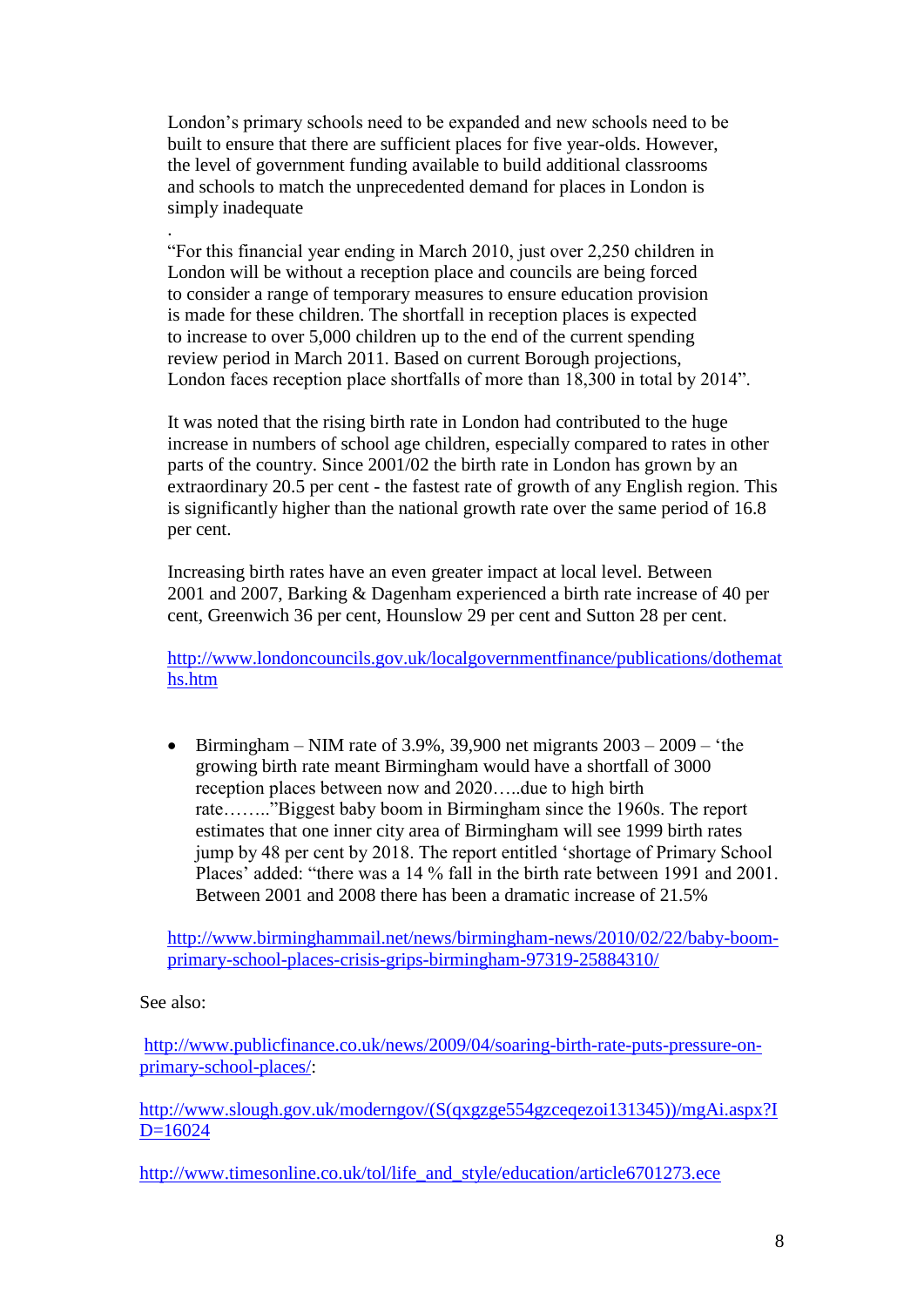# 5. Data Sources

# Births:

[http://www.statistics.gov.uk/downloads/theme\\_population/FM1-](http://www.statistics.gov.uk/downloads/theme_population/FM1-37/FM1_37_2008.pdf) [37/FM1\\_37\\_2008.pdf](http://www.statistics.gov.uk/downloads/theme_population/FM1-37/FM1_37_2008.pdf)

Education costs: [http://www.hm-treasury.gov.uk/pespub\\_index.htm](http://www.hm-treasury.gov.uk/pespub_index.htm)

Pupil and school numbers: <http://www.statistics.gov.uk/statbase/product.asp?vlnk=94>

2009 ONS Population projection: <http://www.statistics.gov.uk/cci/nugget.asp?id=1352>

## 6**.** Methodology

The calculations of pupil numbers, 'pupil-years', school place requirements, and additional schools and teachers needed are underpinned by the following assumptions:

- Children start school at 5 and leave when they are 16
- Average pupil teacher ratios remain the same as in 2008/09 for the whole of the UK: 20.7 for primary schools and 15.4 in secondary schools
- Average primary and secondary school sizes remain the same as in 2008/09
- Half of the children born in the UK to mothers who were born abroad are counted as children of migrants
- Half of all children under 16 who migrate to the UK directly are assumed to require schooling for the whole of the minimum statutory period (11 years)
- There are no deaths of such children
- Data on births of children to non-UK born mothers (and non-UK born fathers) for the period  $2010 - 2015$  are projected using the trend rate of such births in the period 2000 – 2009
- Costs include both revenue and capital spending per pupil and exclude any additional costs incurred in educating children whose mother tongue may not be English

Pupil places are calculated from 1994 to 2020 and then from 2008 to 2033, to illustrate the impact that immigration is having now, and then over the next 10 years, on school place requirements, and then to look at the *additional* impact that migration is likely to have over the 25 year period of the government's population projection.

The total of pupil places is a net cumulative figure – that is, it is calculated as a moving total, which changes each year as the total of pupils born 16 years beforehand is subtracted whilst the total of children born 5 years previously is added. In addition, the cumulative total number of children (adjusted as above) who have themselves